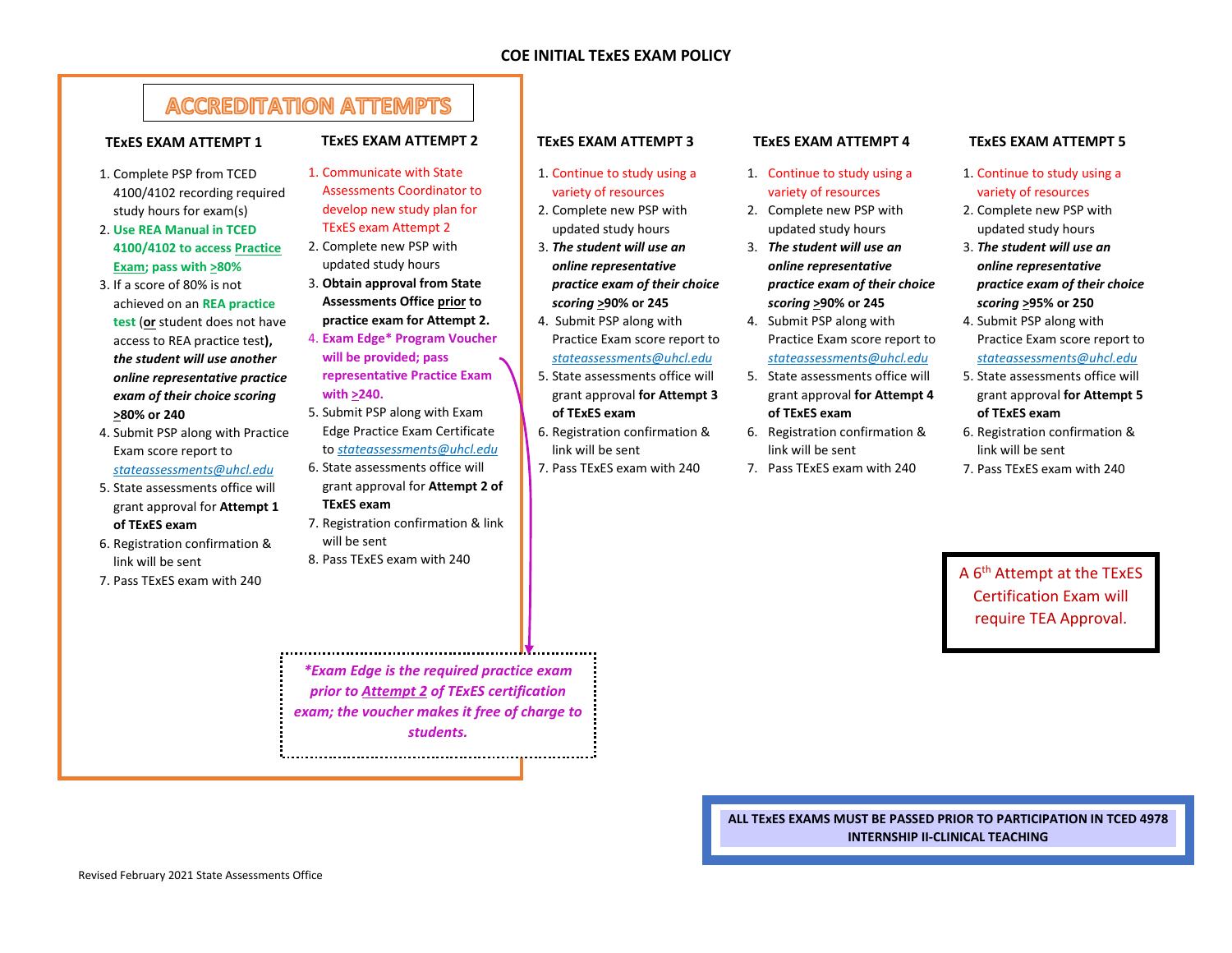# **UHCL TExES Certification Exam Sequence**

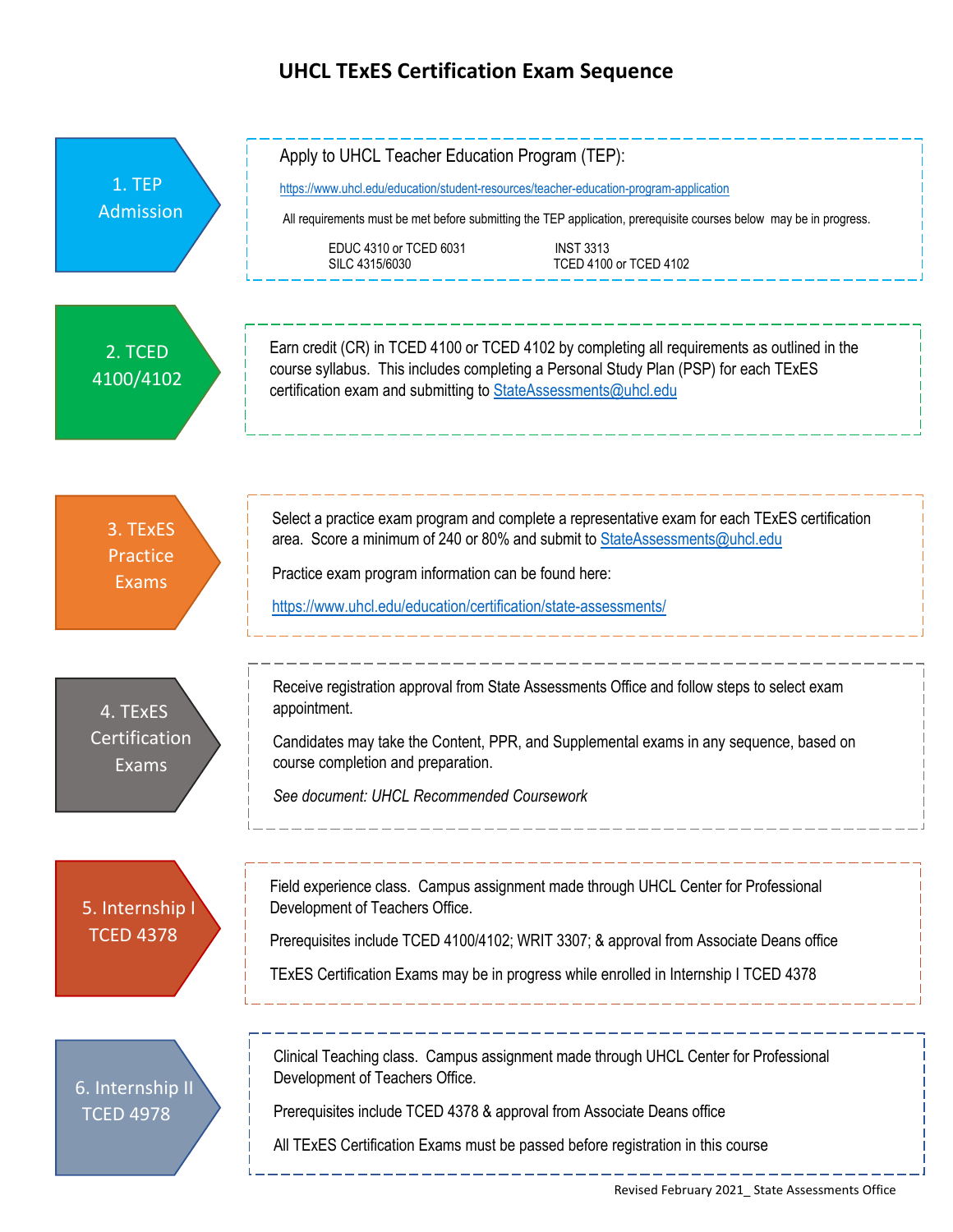## **TExES INITIAL CERTIFICATION EXAM TABLE**

| EC <sub>6</sub><br><b>EARLY CHILDHOOD</b><br><b>CONCENTRATION</b> | EC <sub>6</sub><br><b>READING</b><br><b>CONCENTRATION</b> | EC <sub>6</sub><br><b>BILINGUAL</b><br><b>CONCENTRATION</b> | EC <sub>6</sub><br><b>ESL CONCENTRATION</b>                | EC <sub>6</sub><br><b>SPECIAL EDUCATION</b><br><b>CONCENTRATION</b> |
|-------------------------------------------------------------------|-----------------------------------------------------------|-------------------------------------------------------------|------------------------------------------------------------|---------------------------------------------------------------------|
| <b>Core Subjects EC-6</b><br>(391)                                | <b>Core Subjects EC-6</b><br>(391)                        | <b>Core Subjects EC-6</b><br>(391)                          | <b>Core Subjects EC-6</b><br>(391)                         | <b>Core Subjects EC-6</b><br>(391)                                  |
| (901) ELAR                                                        | (901) ELAR                                                | (901) ELAR                                                  | (901) ELAR                                                 | (901) ELAR                                                          |
| (902) Math                                                        | (902) Math                                                | (902) Math                                                  | (902) Math                                                 | (902) Math                                                          |
| (903) Social Studies                                              | (903) Social Studies                                      | (903) Social Studies                                        | (903) Social Studies                                       | (903) Social Studies                                                |
| (904) Science                                                     | (904) Science                                             | (904) Science                                               | (904) Science                                              | (904) Science                                                       |
| (905) Fine Arts/ PE/Health                                        | (905) Fine Arts/ PE/Health                                | (905) Fine Arts/ PE/Health                                  | (905) Fine Arts/ PE/Health                                 | (905) Fine Arts/ PE/Health                                          |
| (160) PPR EC-12                                                   | (160) PPR EC-12                                           | (160) PPR EC-12                                             | (160) PPR EC-12                                            | (160) PPR EC-12                                                     |
| (293) Science of Teaching<br><b>Reading</b>                       | (293) Science of Teaching<br>Reading                      | (293) Science of Teaching<br>Reading<br>(190) BTLPT         | (293) Science of Teaching<br><b>Reading</b><br>$(154)$ ESL | (293) Science of Teaching<br><b>Reading</b><br>(161) SPED EC-12     |
|                                                                   |                                                           | (164) Bilingual                                             |                                                            |                                                                     |

| $4 - 8$                  | $4 - 8$                  | $4 - 8$                 | $4 - 8$                  | $4 - 8$            | $4 - 8$         | $4 - 8$                   |
|--------------------------|--------------------------|-------------------------|--------------------------|--------------------|-----------------|---------------------------|
| <b>CORE</b>              | <b>CORE SUBJECTS</b>     | <b>ELAR</b>             | <b>ELAR &amp; SOCIAL</b> | <b>MATHEMATICS</b> | <b>SCIENCE</b>  | <b>SOCIAL STUDIES</b>     |
| <b>SUBJECTS</b>          | <b>ESL</b>               |                         | <b>STUDIES</b>           |                    |                 |                           |
|                          | <b>CONCENTRATION</b>     |                         |                          |                    |                 |                           |
| <b>Core Subjects 4-8</b> | <b>Core Subjects 4-8</b> | <b>ELAR 4-8</b>         | <b>ELAR &amp; SS</b>     | Math 4-8           | Science 4-8     | <b>Social Studies 4-8</b> |
| (211)                    | (211)                    | (117)                   | (113)                    | (115)              | (116)           | (118)                     |
| (806) ELAR               | (806) ELAR               | (160) PPR EC-12         | (160) PPR EC-12          | (160) PPR EC-12    | (160) PPR EC-12 | (160) PPR EC-12           |
| (807) Math               | (807) Math               | (293) Science of        | (293) Science of         |                    |                 |                           |
|                          |                          | <b>Teaching Reading</b> | <b>Teaching Reading</b>  |                    |                 |                           |
| (808) Social Studies     | (808) Social Studies     |                         |                          |                    |                 |                           |
| (809) Science            | (809) Science            |                         |                          |                    |                 |                           |
| (160) PPR EC-12          | (160) PPR EC-12          |                         |                          |                    |                 |                           |
|                          |                          |                         |                          |                    |                 |                           |
| (293) Science of         | (293) Science of         |                         |                          |                    |                 |                           |
| <b>Teaching Reading</b>  | <b>Teaching Reading</b>  |                         |                          |                    |                 |                           |
|                          | (154) ESL                |                         |                          |                    |                 |                           |
|                          | Supplemental             |                         |                          |                    |                 |                           |

| <b>ART</b>      | <b>PHYSICAL EDUCATION</b>      |
|-----------------|--------------------------------|
| (178) ART EC-12 | (158) Physical Education EC-12 |
| (160) PPR EC-12 | (160) PPR EC-12                |

| <b>SECONDARY</b><br><b>ELAR</b> | <b>SECONDARY</b><br><b>SOCIAL STUDIES</b> | <b>SECONDARY</b><br><b>HISTORY</b> | <b>SECONDARY</b><br><b>MATHEMATICS</b> | <b>SECONDARY</b><br>LIFE SCIENCE |
|---------------------------------|-------------------------------------------|------------------------------------|----------------------------------------|----------------------------------|
| ELAR 7-12 (231)                 | Social Studies 7-12 (232)                 | <b>History 7-12 (233)</b>          | <b>Mathematics 7-12 (235)</b>          | Life Science 7-12 (238)          |
| (160) PPR EC-12                 | (160) PPR EC-12                           | (160) PPR EC-12                    | (160) PPR EC-12                        | (160) PPR EC-12                  |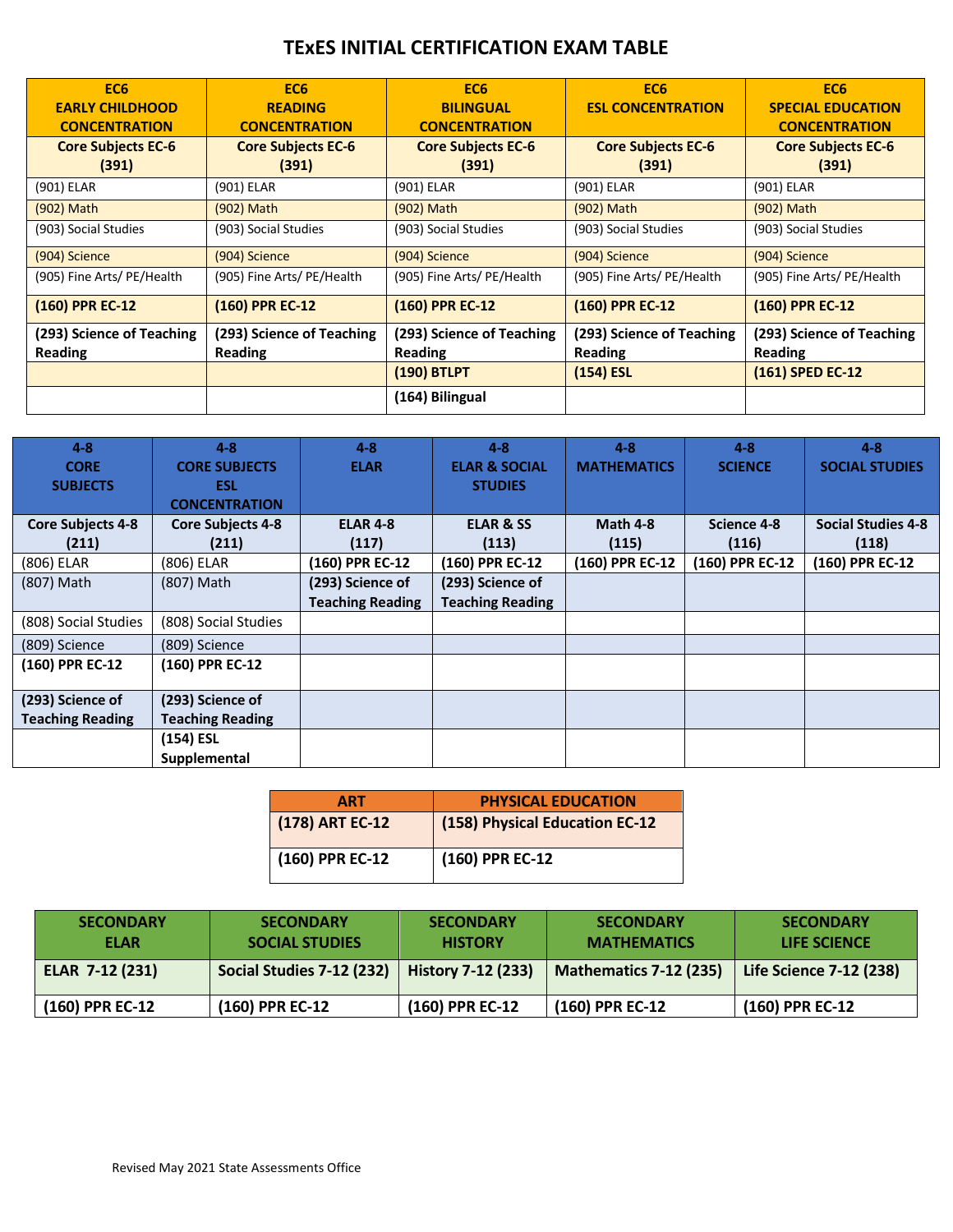## UHCL Recommended Coursework Preparation for TExES Certification Exams

*See the Undergraduate Catalog for more information about each course including specific semester offerings. These courses are highly recommended prerequisites for TExES Certification Exam preparation.*

### **Content Specific**

- LLLS 4311 Survey of Reading (EC-6 & 4-8 Core Subjects candidates)
- LLLS 4351 Reading in Content Subjects (Content Specific 4-8 & 7-12 candidates)
- TCED 4321 Social Studies Methods for EC-6 (pre-req is TCED 4303)
- TCED 4322 Science Methods for EC-6 (pre-req is TCED 4303)
- TCED 4323 Mathematics Methods for EC-6 (pre-req is Math 3302 & TCED 4303)
- LLLS 4344 Literacy Methods for EC-6
- TCED 4331 Social Studies Methods for Grades 4-8 (pre-req is TCED 4304)
- TCED 4332 Science Methods for Grades 4-8 (pre-req is TCED 4304)
- TCED 4333 Mathematics Methods for Grades 4-8 (pre-req is Math 1315 & TCED 4304)
- LLLS 4346 Literacy Methods for 4-8
- TCED 4361 Methods in Secondary Social Studies (pre-req is TCED 4306)
- TCED 4362 Methods in Secondary Science (pre-req is TCED 4306)
- TCED 4363 Methods in Secondary Mathematics (pre-req is Math 3304 & TCED 4306
- LLLS 4364 Methods in Secondary English/Language Arts

### **Pedagogy and Professional Responsibilities**

- TCED 4303 Creating Positive Learning Environments in EC-6 *or*
- TCED 4304 Creating Positive Learning Environments in 4-8 *or*
- TCED 4306 Creating Positive Learning Environments in 7-12

### **ESL Supplemental**

- SILC 4302 Introduction to the Study of Languages
- SILC 4310 Foundations of Bilingual and ESL Education
- SILC 4311 ESL Methods
- SILC 4312 Content-Based ESL
- SILC 4313 Language Learning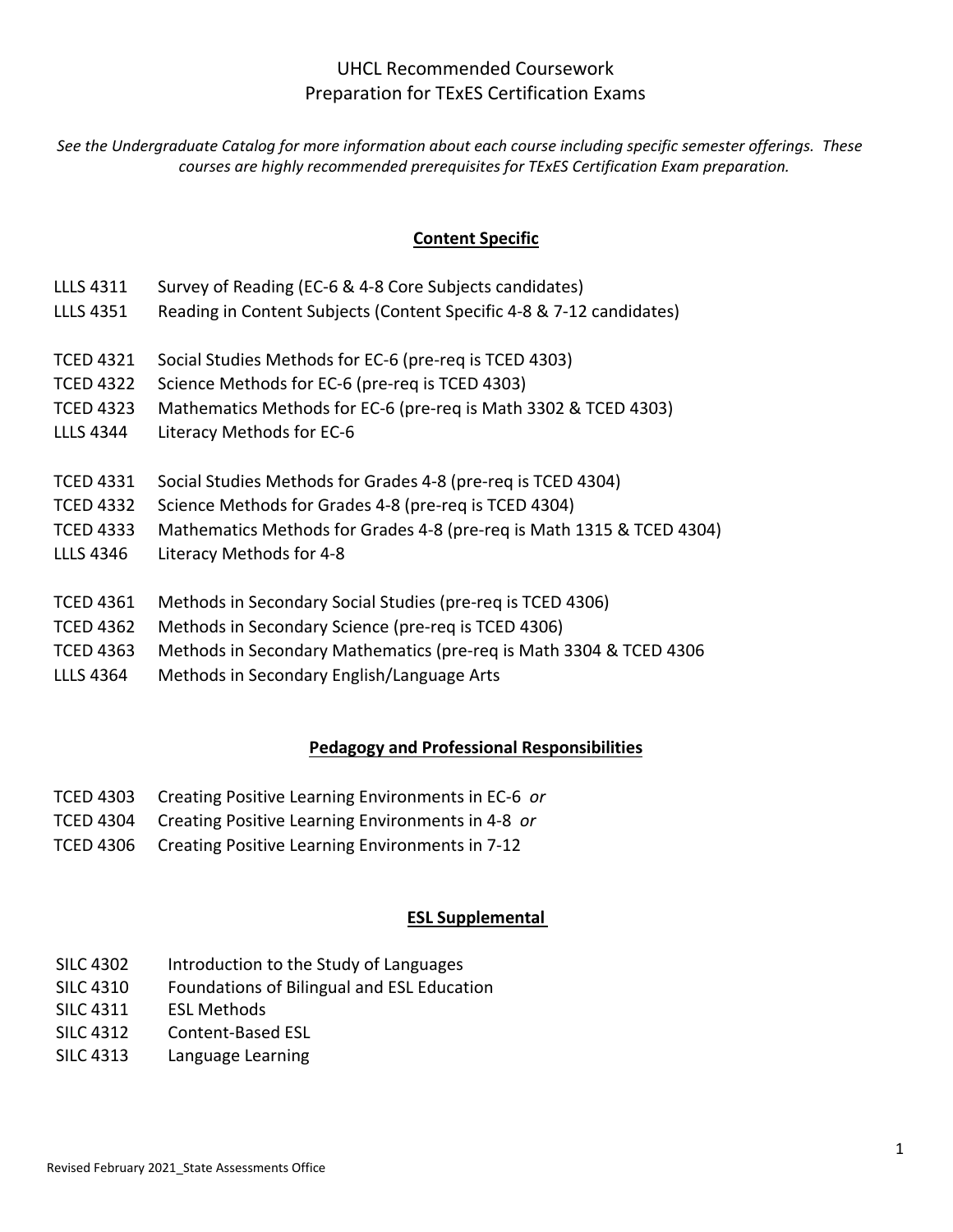## UHCL Recommended Coursework Preparation for TExES Certification Exams

### **Bilingual Education Supplemental & BTLPT**

- SILC 4301 Spanish for Bilingual Teachers (pre-req is Fluency in Spanish)
- SILC 4310 Foundations of Bilingual and ESL Education
- SILC 4313 Language Learning
- SILC 4316 Bilingual Curriculum in the Content Areas (pre-req is SILC 4301)
- SILC 4351 Development of Biliteracy (pre-req is SILC 4301)

## **Special Education EC‐12**

- SPED 4311 Assessment in Special Education (pre-req is SPED 2301)
- SPED 4312 Diagnostic Instruction for Learners with Special Needs (pre-req is SPED 4311)
- SPED 4313 Individualizing Instruction for Students with Disabilities (pre-req: SPED 4311; 4312; 4321; 4332)
- SPED 4321 Implementing Positive Behavioral Supports (pre-req is SPED 2301)
- SPED 4332 Early Childhood Special Education (pre-req is SPED 2301)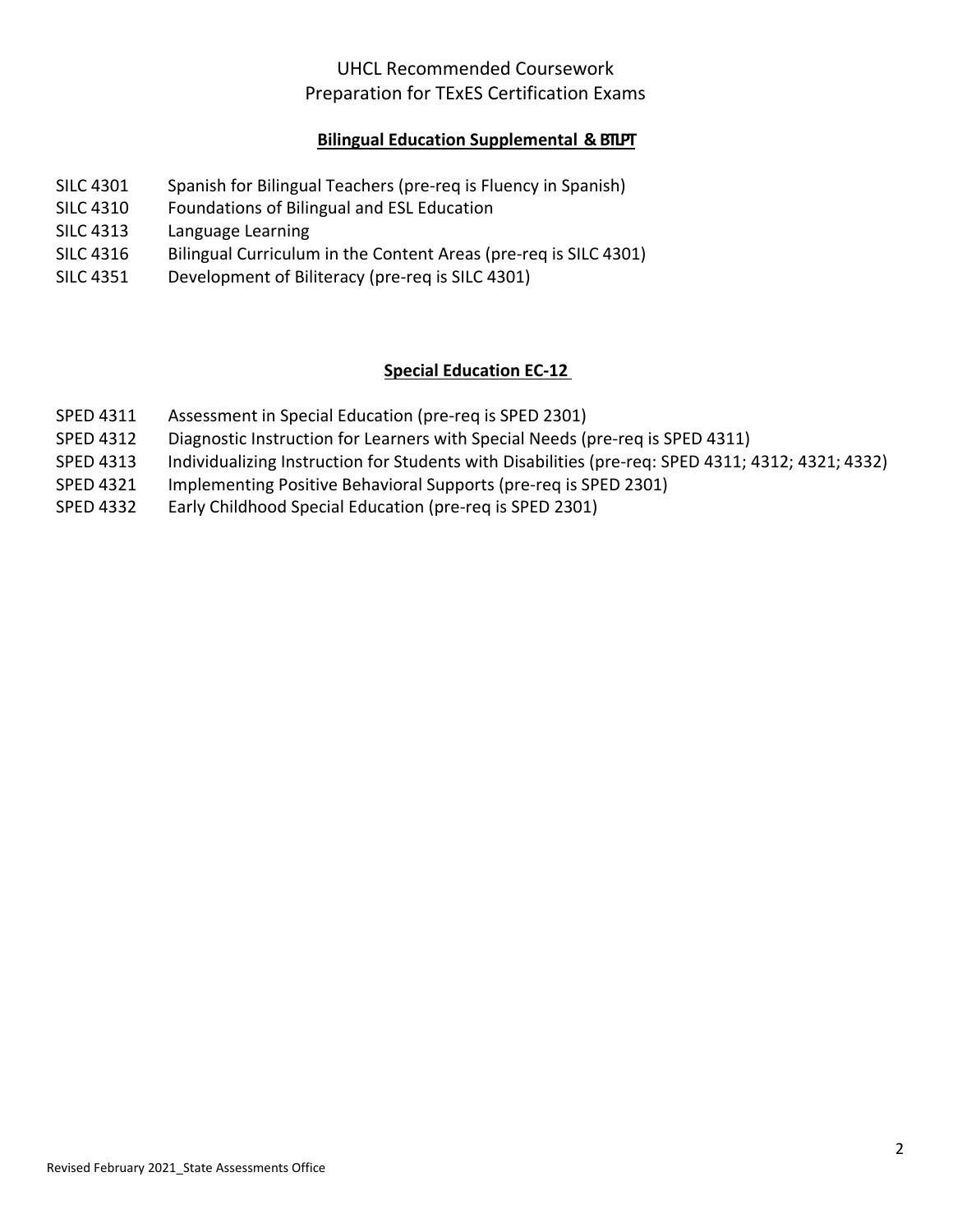## **UHCL College of Education Initial TExES Exam Policy Acknowledgement**

- 1. All interns must have every exam passed and have registered for TCED 4978 by the close of late registration per semester (see Academic Calendar) in order to participate in Internship II - Clinical Teaching.
- 2. I understand that appeals about UHCL's TExES exam policy and how it affects my participation in Internship II - Clinical Teaching will be referred to the Director of the Center for Professional Development of Teachers (CPDT).

### *Select ALL Certification Exams to be taken (Refer to TExES Initial Certification Exam Table)*

| <b>CONTENT</b>       |                         | <b>SUPPLEMENTALS</b> | <b>Core Subjects</b><br>EC-6 (391*) | <b>Core Subjects</b><br>$4-8(211*)$ |
|----------------------|-------------------------|----------------------|-------------------------------------|-------------------------------------|
| (113*) ELAR & SocStu | (178) ART EC-12         | (154) ESL            | (901) ELAR                          | (806) ELAR                          |
| (115) Math 4-8       | (231) ELAR 7-12         | (164) Bilingual<br>& | (902) Math                          | (807) Math                          |
| (116) Science 4-8    | (232) SocStu 7-12       | (190) BTLPT          | (903) SocStu                        | (808) SocStu                        |
| (117*) ELAR 4-8      | (233) History 7-12      | (161) SpEd EC-12     | (904) Science                       | (809) Science                       |
| (118) SocStu 4-8     | (235) Math 7-12         |                      | $(905)$ Fine Arts/<br>Health/PE     |                                     |
| (158) PhysEd EC-12   | (238) Life Science 7-12 |                      |                                     |                                     |

**^** All candidates receiving a first Texas certificate for a teaching area must pass a PPR examination in addition to the content test(s) required.

\*STR is a requirement for the certifications indicated.

I have received, read, and understand the UHCL CoE Undergraduate TExES Exam Policy. I agree to abide by this policy. I acknowledge that failure to adhere to this policy will result in the delay of my eligibility to participate in TCED 4978 Internship II - Clinical Teaching.

Certification and the control of the control of the control of the control of the control of the control of the control of the control of the control of the control of the control of the control of the control of the contr

Signature \_\_\_\_\_\_\_\_\_\_\_\_\_\_\_\_\_\_\_\_\_\_\_\_\_\_\_\_\_\_\_\_\_\_\_\_\_\_ Date\_\_\_\_\_\_\_\_\_\_\_\_\_\_\_\_\_\_\_\_\_\_\_\_\_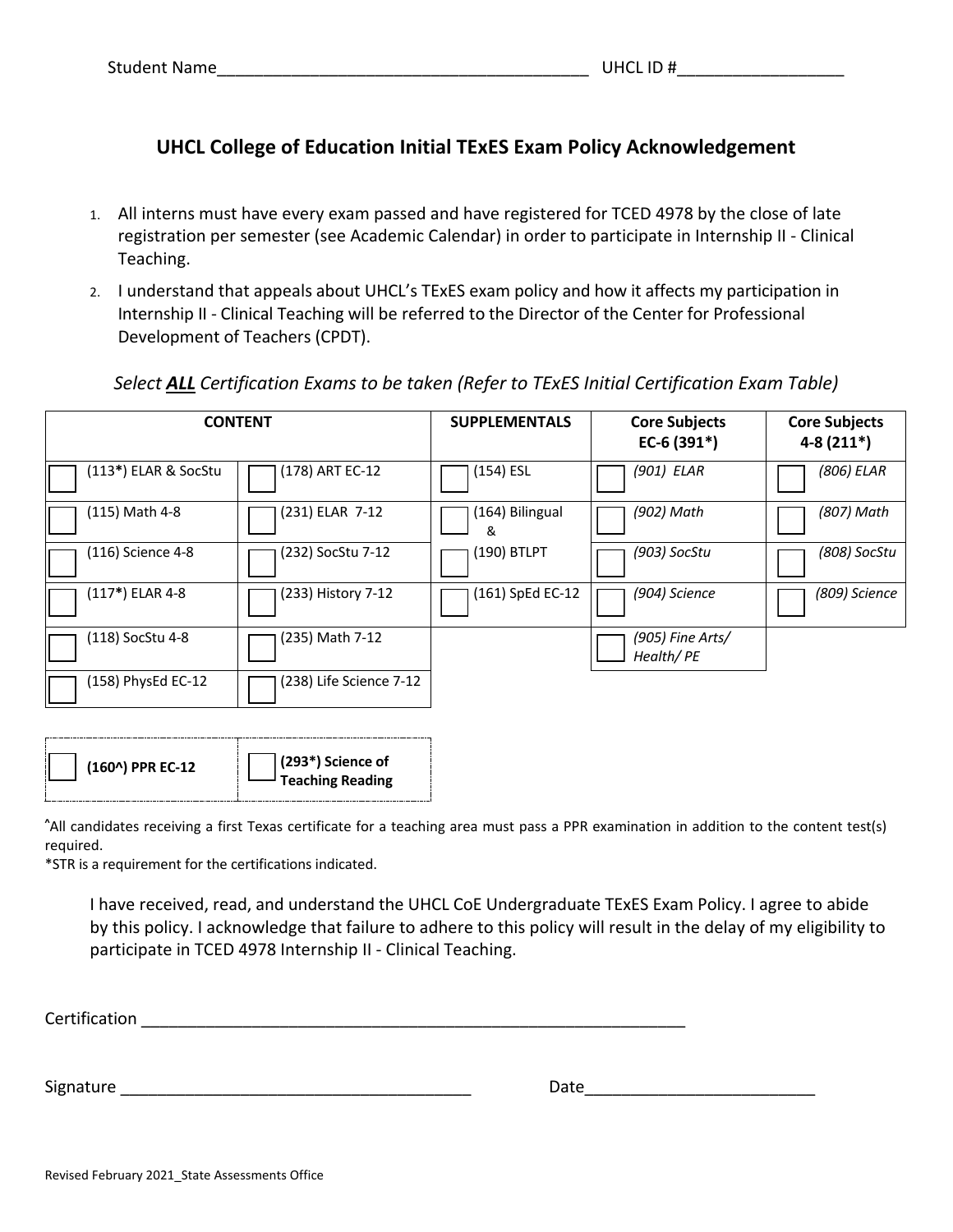#### **INITIAL CERTIFICATION - PERSONAL STUDY PLAN (PSP)**

| <b>Exam Name (Subject/Content Area)</b>                                                                                                                         | <b>Exam Number</b>                                                                                                         | <b>Total Hours Studied</b> |  |  |  |  |  |
|-----------------------------------------------------------------------------------------------------------------------------------------------------------------|----------------------------------------------------------------------------------------------------------------------------|----------------------------|--|--|--|--|--|
| (CS EC6 - Math; PPR - EC12; STR; etc.)                                                                                                                          | (391; 160; 293; etc.)                                                                                                      |                            |  |  |  |  |  |
| I will study the recommended number of hours.                                                                                                                   |                                                                                                                            |                            |  |  |  |  |  |
| Core Subjects EC-6/4-8: minimum 5 hours per subject/content area (ELAR, Math, Sci, SocStu, FA/PE/Health)<br>$\circ$                                             |                                                                                                                            |                            |  |  |  |  |  |
| $\circ$                                                                                                                                                         | 4-8 Content Specific/ 7-12 Content Specific: 25 hours minimum                                                              |                            |  |  |  |  |  |
| Science of Teacher Reading (STR) as required per certification: 5 hours minimum<br>$\circ$                                                                      |                                                                                                                            |                            |  |  |  |  |  |
| PPR: 15 hours minimum<br>$\circ$                                                                                                                                |                                                                                                                            |                            |  |  |  |  |  |
| Supplemental exams: 15 hours minimum (BTLPT, BIL, ESL, SpEd)<br>$\circ$                                                                                         |                                                                                                                            |                            |  |  |  |  |  |
| I understand that it is the quality of my study time, not the simply quantity of hours that will assist me in passing the TExES certification exams.            |                                                                                                                            |                            |  |  |  |  |  |
| Recommended coursework completed before exam registration will help with content understanding<br>$\circ$                                                       |                                                                                                                            |                            |  |  |  |  |  |
| I will record my study time and resources in the chart below. For Core Subjects - only ONE subject/content area per PSP page is to be recorded.                 |                                                                                                                            |                            |  |  |  |  |  |
| Submit documents via TCED 4100/TCED4102 Blackboard shell for instructor approval<br>$\circ$                                                                     |                                                                                                                            |                            |  |  |  |  |  |
| $\circ$                                                                                                                                                         | Send approved PSP to: StateAssessments@uhcl.edu (Supplemental Exam PSPs do not require TCED 4100/4102 instructor approval) |                            |  |  |  |  |  |
| When I feel sufficiently prepared, I will take a representative practice exam in my certification area(s).                                                      |                                                                                                                            |                            |  |  |  |  |  |
| Students may take practice exams without permission to score the minimum passing standard (240 or 80%)<br>$\circ$                                               |                                                                                                                            |                            |  |  |  |  |  |
| Send Practice Exam scoring documents to: StateAssessments@uhcl.edu<br>$\circ$                                                                                   |                                                                                                                            |                            |  |  |  |  |  |
| Once corresponding PSP documents and Practice Exams have been received by the State Assessments Office, students should expect registration approval via email. |                                                                                                                            |                            |  |  |  |  |  |
| Use appropriate naming configurations for PSP and Practice Exam files (i.e. PPR PSP Jones; PPR Practice Exam Jones)<br>$\Omega$                                 |                                                                                                                            |                            |  |  |  |  |  |
| Legibly handwritten or typed.pdf or MSWord are acceptable; photos, pictures and screenshots will not be accepted<br>$\circ$                                     |                                                                                                                            |                            |  |  |  |  |  |
| Core Subjects candidates must submit all subjects/contents for testing approval<br>$\circ$                                                                      |                                                                                                                            |                            |  |  |  |  |  |
| PSP documents can be submitted prior to and independent of Practice Exams; they will likely not all be completed in the same timeframe.<br>O                    |                                                                                                                            |                            |  |  |  |  |  |

• If I am not successful on my initial attempt at the TExES certification exam, I will review and update my PSP and contact the State Assessments Coordinator for instructions prior to taking additional practice exams.

| Complete this table for ALL practice exam attempts                                |                                            |                           | Complete this table ONLY after an unsuccessful attempt at the<br>TExES certification exam and prior to subsequent Practice Exams: |                                                                                              |
|-----------------------------------------------------------------------------------|--------------------------------------------|---------------------------|-----------------------------------------------------------------------------------------------------------------------------------|----------------------------------------------------------------------------------------------|
| <b>Materials/Resources Used to Study</b>                                          | <b>Time Spent</b><br>with Each<br>Resource | Date(s)<br><b>Studied</b> | Area of Study:<br>Competency and description of work<br>completed                                                                 | <b>Targeted improvement measures</b>                                                         |
|                                                                                   |                                            |                           |                                                                                                                                   |                                                                                              |
|                                                                                   |                                            |                           |                                                                                                                                   |                                                                                              |
|                                                                                   |                                            |                           |                                                                                                                                   |                                                                                              |
|                                                                                   |                                            |                           |                                                                                                                                   |                                                                                              |
|                                                                                   |                                            |                           |                                                                                                                                   |                                                                                              |
| Approval of TCED 4100/4102 Instructor<br>indicating student has met requirements: |                                            |                           | <b>Approval Date:</b>                                                                                                             | Obtain approval from State Assessments Office prior to subsequent<br>Practice Exam attempts. |